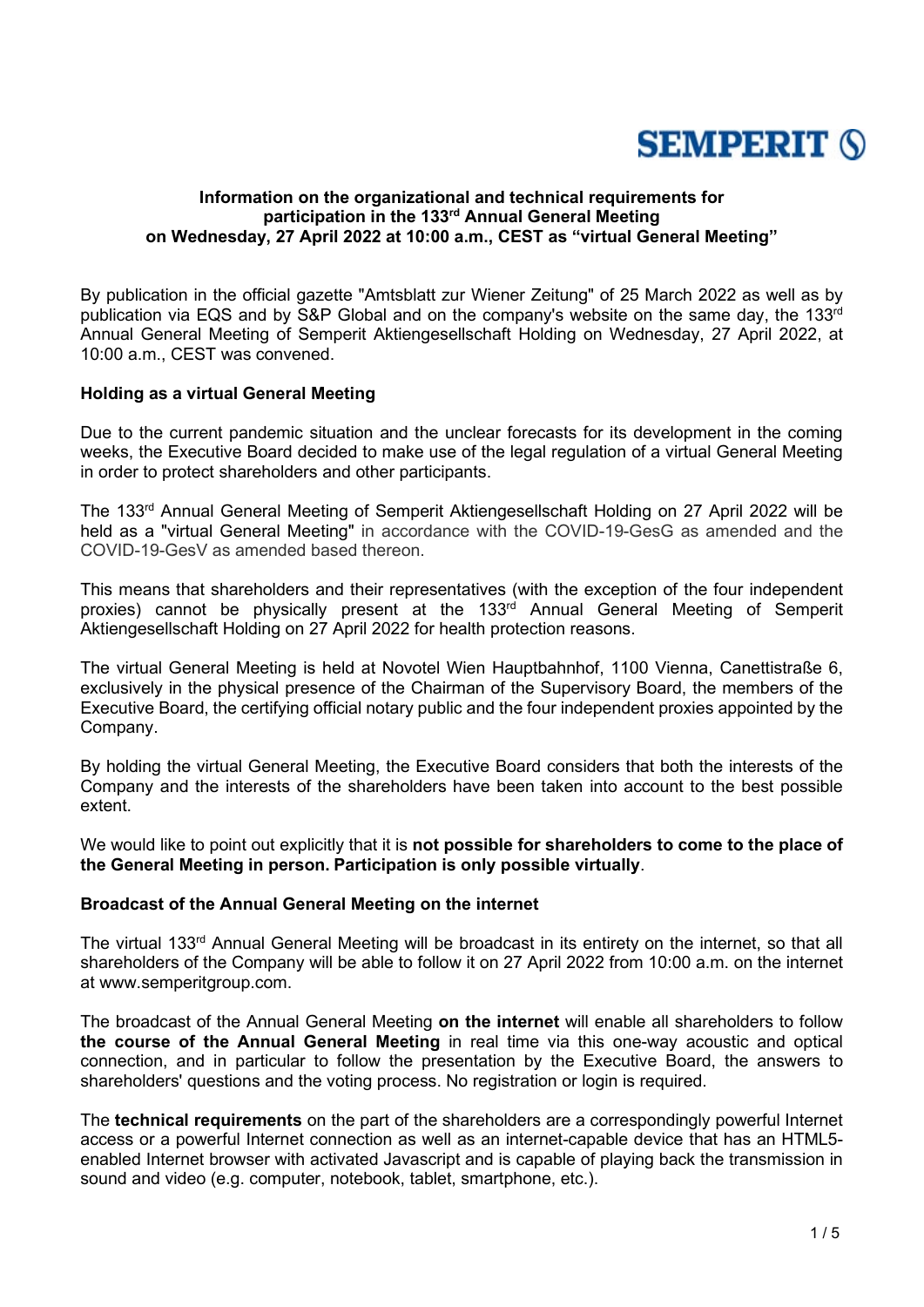Communication with the Company is not possible either via the Internet or by telephone, but only as described under "**Shareholders' right to information and speech contributions**" below.

## **Exercise of the right to vote as well as the right to submit a motion and objection only by independent proxies**

**A motion, the casting of votes and the raising of an objection** at this virtual General Meeting of Semperit Aktiengesellschaft Holding on 27 April 2022 can **only be made**, in accordance with Section 3 para 4 COVID-19-GesV, **by one** of the following **independent proxies** who is independent of the Company and whose costs are borne by the Company.

Every shareholder who is entitled to attend the Annual General Meeting and has provided the Company with evidence of this in accordance with the provisions of the invitation (see item IV of the Invitation) is entitled to appoint one of the independent proxies listed below **to exercise the right to vote, to make proposals and to object**.

- (i) Florian Beckermann, Dipl. VW, Dipl. Jur., LL.M., IVA 1130 Vienna, Feldmühlgasse 22 Tel: +43 1 8763343-30 E-Mail-Adresse: vollmacht.semperit.beckermann@computershare.de
- (ii) Attorney at law Dr. Verena Brauner, IVA 1120 Vienna, Hetzendorfer Straße 71 Tel +43 1 3050291 E-Mail-Address: vollmacht.semperit.brauner@computershare.de
- (iii) Attorney at law Dr. Paul Fussenegger 1010 Vienna, Rotenturmstraße 12/6 Tel: + 43 1 2351001 E-Mail-Address: vollmacht.semperit.fussenegger@computershare.de
- (iv) Attorney at law Dr. Ulla Reisch c/o Urbanek, Lind, Schmied, Reisch Rechtsanwälte OG 1030 Vienna, Landstraßer Hauptstraße 1a, Ebene 7/Top 09 Tel +43 1 212 55 00 E-Mail-Address: vollmacht.semperit.reisch@computershare.de

The granting of a power of attorney to another person is not permissible pursuant to Section 3 para 4 COVID-19-GesV.

To facilitate the proceedings of the General Meeting, shareholders are requested to limit communication with the independent proxies authorized by them in each case with respect to instructions on submitting motions for resolutions, voting behaviour and objecting to a resolution. The right to information may be exercised by the shareholders individually by means of electronic communication.

It is recommended to contact the independent proxy authorized by the shareholder in good time if the independent proxy authorized by the shareholder is instructed to submit motions for resolutions, to vote and to raise an objection in the virtual Annual General Meeting on one or more item(s) on the agenda.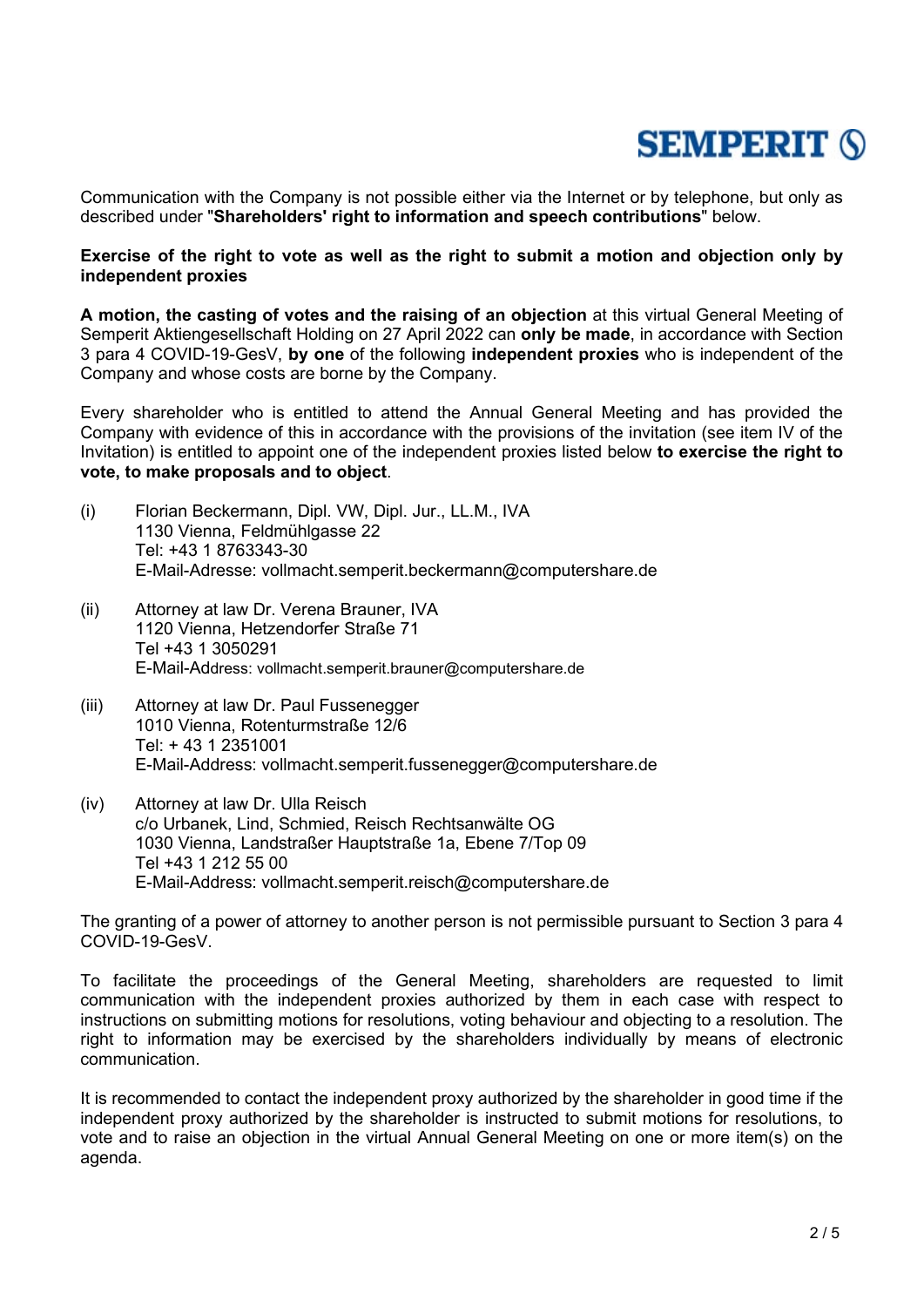For the appointment of these independent proxies, a **mandatory proxy form** as well as a form for the revocation of proxy are available on the Company's **website** at www.semperitgroup.com.

For the **verification of your identity as a shareholder,** especially during the General Meeting, we request that you indicate in the designated field of the proxy form **the E-mail address** you will **use to send instructions, motions or objections** to the independent proxy **or** to **ask questions and make speech contributions** to the Company. Questions, speeches and instructions from this E-mail address will be attributed to you as a shareholder.

In your interest, **proxies** should be received no later than **22 April 2022, 04:00 p.m. CEST,** using one of the communication channels below:

Powers of proxies to the independent proxies can be sent **by E-mail to the above address of the person you have chosen**. This method of transmission gives the independent proxy you have chosen direct access to the power of proxy.

In addition, the following communication channels and addresses are available for the transmission of proxies:

**By mail or courier**: Semperit AG Holding Att. Judit Helenyi 1100 Vienna, Am Belvedere 10

By credit institutions according to Section 114 para 1 sentence 4 of the Austrian Stock Corporations Act (AktG) also possible **via SWIFT:**

BIC COMRGB2L (Message Type 598, stating ISIN AT0000785555 in the text).

A personal transmission of the power of proxy at the place of the Annual General Meeting is expressly excluded for purposes of preserving the special measures due to COVID-19.

When **authorizing another person**, please note that an effective **chain of proxy** (sub-proxy) must ensure that one of the four independent proxies is authorized to exercise the right to vote, the right to make proposals and the right to object at the Annual General Meeting itself. The authorization of a person other than one of the four independent proxies to exercise these rights in the Annual General Meeting is not possible within the meaning of Section 3 para 4 COVID-19-GesV. However, it is permissible to **authorize other persons to exercise** other rights, in particular **the right to information and the right to speak**.

The above provisions on the granting of the proxy shall apply mutatis mutandis to the revocation of the proxy. If the proxy is revoked after **22 April 2022, 4:00 p.m. CEST**, we recommend sending the revocation by E-mail to the independent proxy concerned, as otherwise a timely receipt cannot be guaranteed.

#### **Instructions to the independent proxies**

The independent proxies will only exercise the right to vote, the right to make motions and the right to object by giving instructions. If there are no instructions for a resolution proposal, the independent proxy will abstain from voting. The independent proxy will also abstain from voting on motions for resolutions for which unclear instructions have been issued (e.g. simultaneously YES or NO regarding the same motion for resolution).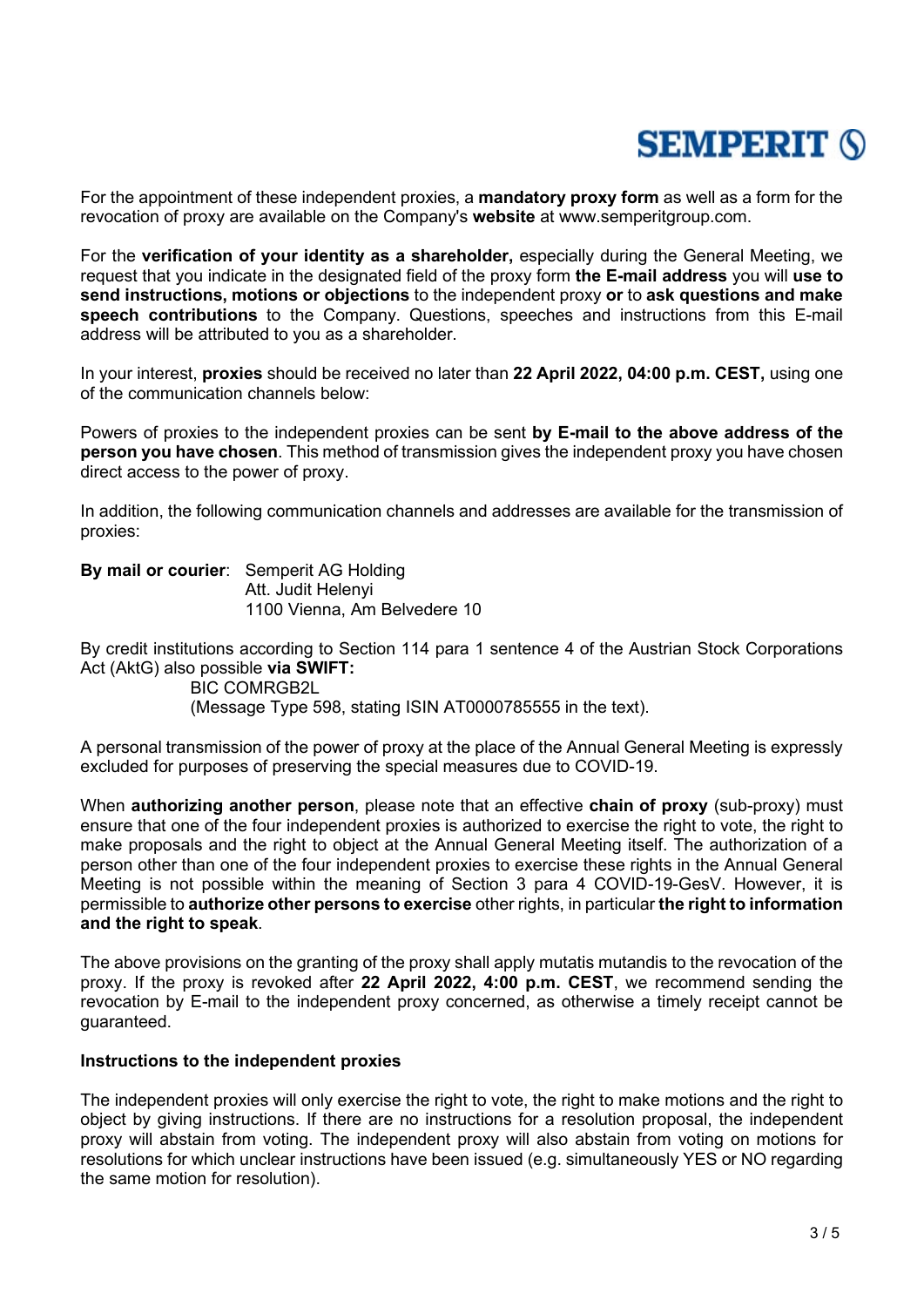Shareholders are requested to give their instructions to the elected independent proxy in the section of the proxy form provided for this purpose, which will be available on the Company's website at **www.semperitgroup.com** from **06 April 2022** at the latest, but probably already from **25 March 2022**. A form for issuing instructions together with the proxy form is available on the Company's website at **www.semperitgroup.com**. We kindly ask you to send the voting instructions **by E-mail** to the above address of the independent proxy you have chosen. This method of transmission gives the independent proxy you have chosen direct access to the voting instructions.

The **instructions may be** issued **together with the proxy or at a later date.** Instructions for exercising the right to vote, the right to make motions and the right to object can be issued before or **during the Annual General Meeting up to the** time determined **by the Chairman** in each case. Until such time, the shareholders have the opportunity to amend instructions already issued or to issue new **instructions** 

Since the independent proxies cannot be reached by telephone **during the Annual General Meeting**  in view of the possible large number of simultaneous contact attempts, **exclusively** the communication medium E-mail **to the E-mail address of your independent proxy specified above** should be **used** for communication.

In each E-mail, the person of the shareholder (name/company, date of birth/company register number of the shareholder) must be named and the conclusion of the declaration must be made recognizable by reproducing the signature or otherwise, e.g. by stating the name/company (Section 13 para 2 Austrian Stock Corporations Act).

In order to enable the independent proxy to determine the identity of and correspondence with the deposit confirmation, we would kindly ask you in this case to also indicate your deposit number in the E-mail.

Please note that it may be necessary to **interrupt** the **virtual Annual General Meeting for a short time** in order to securely process the shareholders' instructions to the independent proxies received during the Annual General Meeting.

#### **Shareholders' right to information and speech contributions**

Each shareholder is to be provided with information on the company's affairs at the Annual General Meeting on request, insofar as this is necessary for the proper assessment of an agenda item.

The **right of information and the right to speak** can **only** be exercised **by electronic mail by sending an E-mail exclusively** to the E-mail address provided for this purpose **Fragen.HV2022@semperitgroup.com**, provided that the shareholders have submitted a deposit certificate within the meaning of Section 10a of the Austrian Stock Corporations Act (AktG) and have authorized an independent proxy. Please use the **question form**, which will be available on the Company's website at www.semperitgroup.com from **06 April 2022** at the latest, but probably already from **25 March 2022** and attach the completed and signed form to the E-mail as an attachment.

If you send your questions or speech contributions **without using the question form**, the **person of the shareholder** (name/company name, date of birth/company register number of the shareholder) **must** be stated and the conclusion of the declaration must be made recognizable by **reproducing the signature** or otherwise, e.g. by stating the name/company name (Section 13 para 2 of the Austrian Stock Corporations Act). In order to enable the company to **establish** the **identity of** and correspondence with the deposit confirmation, we kindly **ask** you to also **indicate** your **deposit number** in the E-mail in this case.